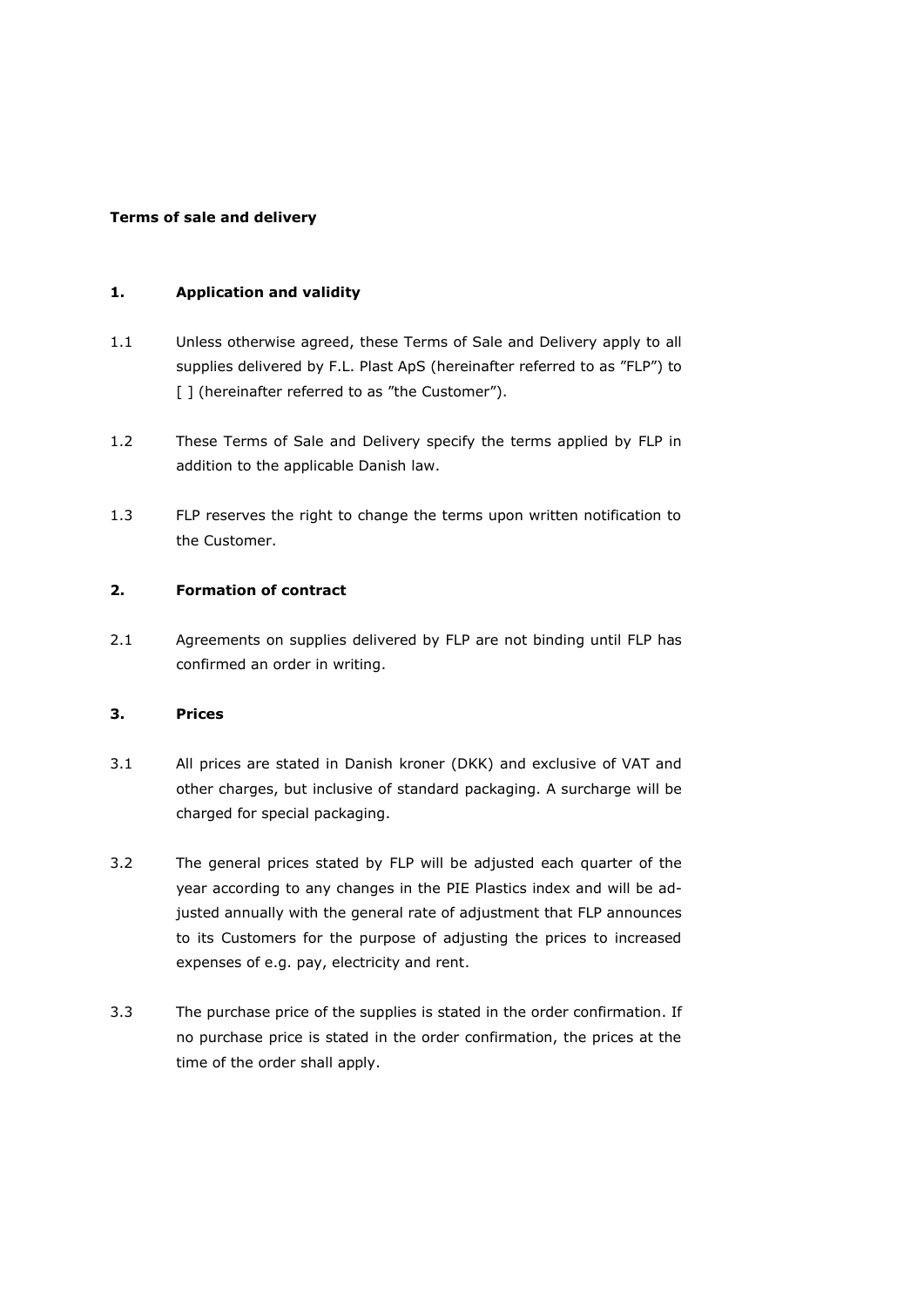# **4. Terms of delivery**

- 4.1 Delivery takes place according to the INCOTERMS 2010 clause "EXW" (EX WORKS) at FLP's premises: Stenderupvej 32, 6091 Bjert, Denmark. This clause means that FLP delivers when FLP places the goods at the disposal of the Customer at FLP's premises not cleared for export and not loaded on any collecting vehicle.
- 4.2 The following special term applies in addition to the agreed INCO TERMS clause:
	- FLP is obliged to load the goods on the Customer's collecting vehicle and FLP carries the risk and the costs of such loading.

# **5. Time of delivery**

- 5.1 FLP will successively supply goods upon orders from the Customer.
- 5.2 The time of delivery stated is approximate and non-binding. Any delay in delivery shall not entitle the Customer to exercise any remedies for breach. If the delay is material, the Customer will, however, be entitled to cancel the order, but the Customer will not be entitled to compensation or damages.

### **6. Payment**

- 6.1 The purchase price is payable no later than 14 calendar days after delivery.
- 6.2 In case of late payment FLP is entitled to interests according to the Danish Overdue Payments Interest Act.

### **7. Examination of Goods**

7.1 The Customer must examine the goods, or cause them to be examined, within as short a period as is practicable in the circumstances.

# **8. Notification regarding defect**

8.1 The Customer loses the right to rely on a lack of conformity of the goods if Customer does not give notice to FLP specifying the nature of the lack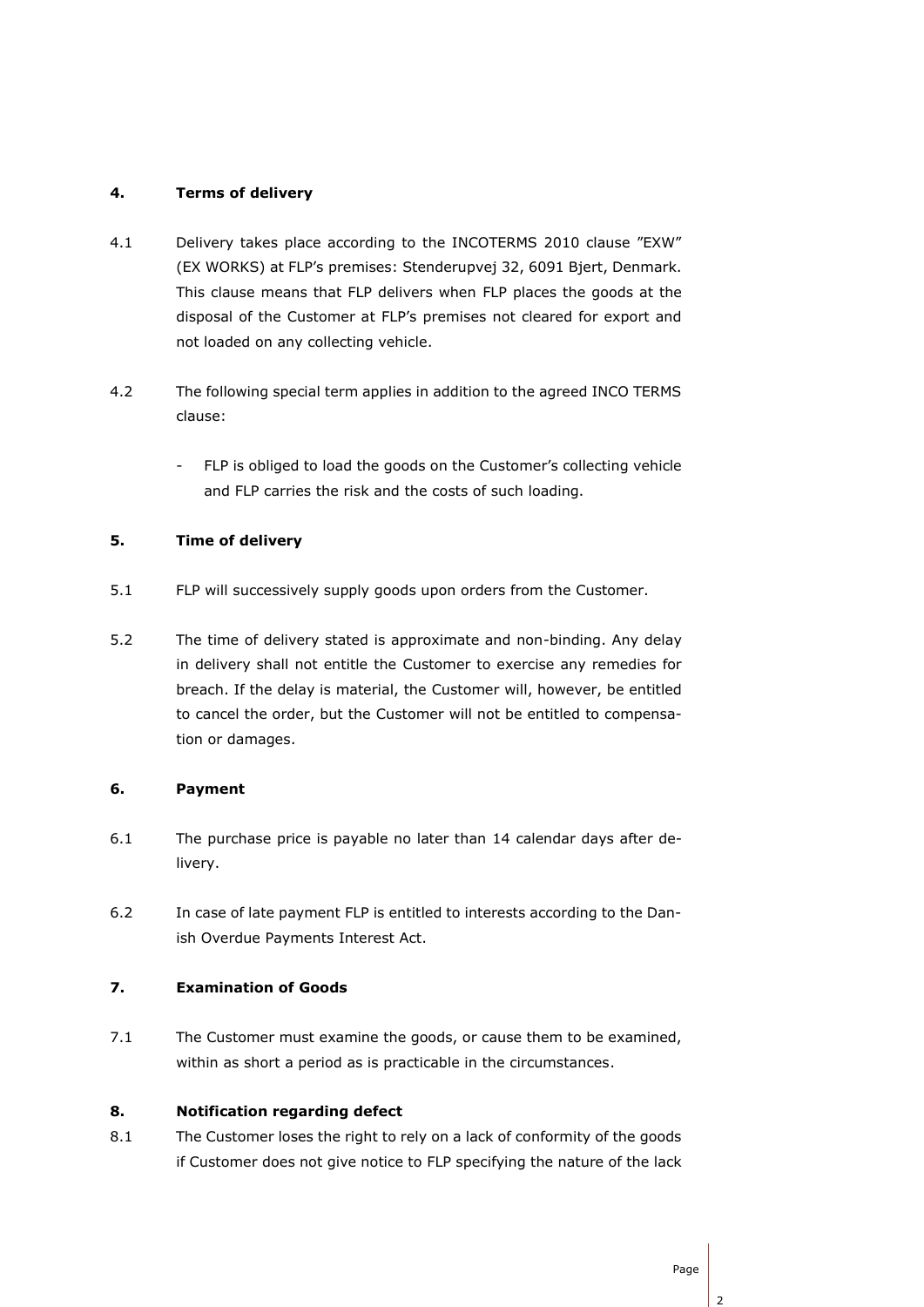of conformity within a reasonable time after he has discovered it or ought to have discovered it.

8.2 In any event, the Customer loses the right to rely on a lack of conformity of the goods if Customer does not give FLP notice thereof at the latest within a period of two years from the delivery date.

#### **9. Liability for defects**

- 9.1 If the Customer proves that the supplied goods/services were defective at the time of delivery and have observed the notification time limits in clause 8.1 and 8.2, FLP assumes liability towards the Customer in accordance with applicable Danish law. FLP's liability for defects is, however, limited as set forth below:
- 9.2 FLP is only liable for provable, direct loss. FLP's liability for defects, including liability to pay damages, is for each defective good(s)/service(s) limited to the value of the end-product in which FLP's good(s)/service(s) form a part, are jointed with, are incorporated in or otherwise connected with. FLP's total annual liability for defects towards the Customer in FLP's financial year and insurance year from 1'st of October to 30'th of September, including liability to pay damages, shall in no event exceed DKK 500,000.
- 9.3 FLP shall in no event be liable as towards the Customer for any indirect loss, loss of production or any other consequential economic loss, including loss, expenses, fees or costs arising out of sending out staff, recall, tracing, examination, analysis or transportation of or the issue of notices relating to the defective good(s)/service(s) or the end-product in which it form a part.
- 9.4 In addition to the above it is specified that the Customer is responsible for examining and ensuring that the goods supplied by FLP comply with the implied terms.
- 9.5 The limitations in FLP's liability according to this Clause 9 do not apply to the extent FLP have caused the defect due to gross negligence or wilful misconduct.

### **10. Liability for damage (including product liability)**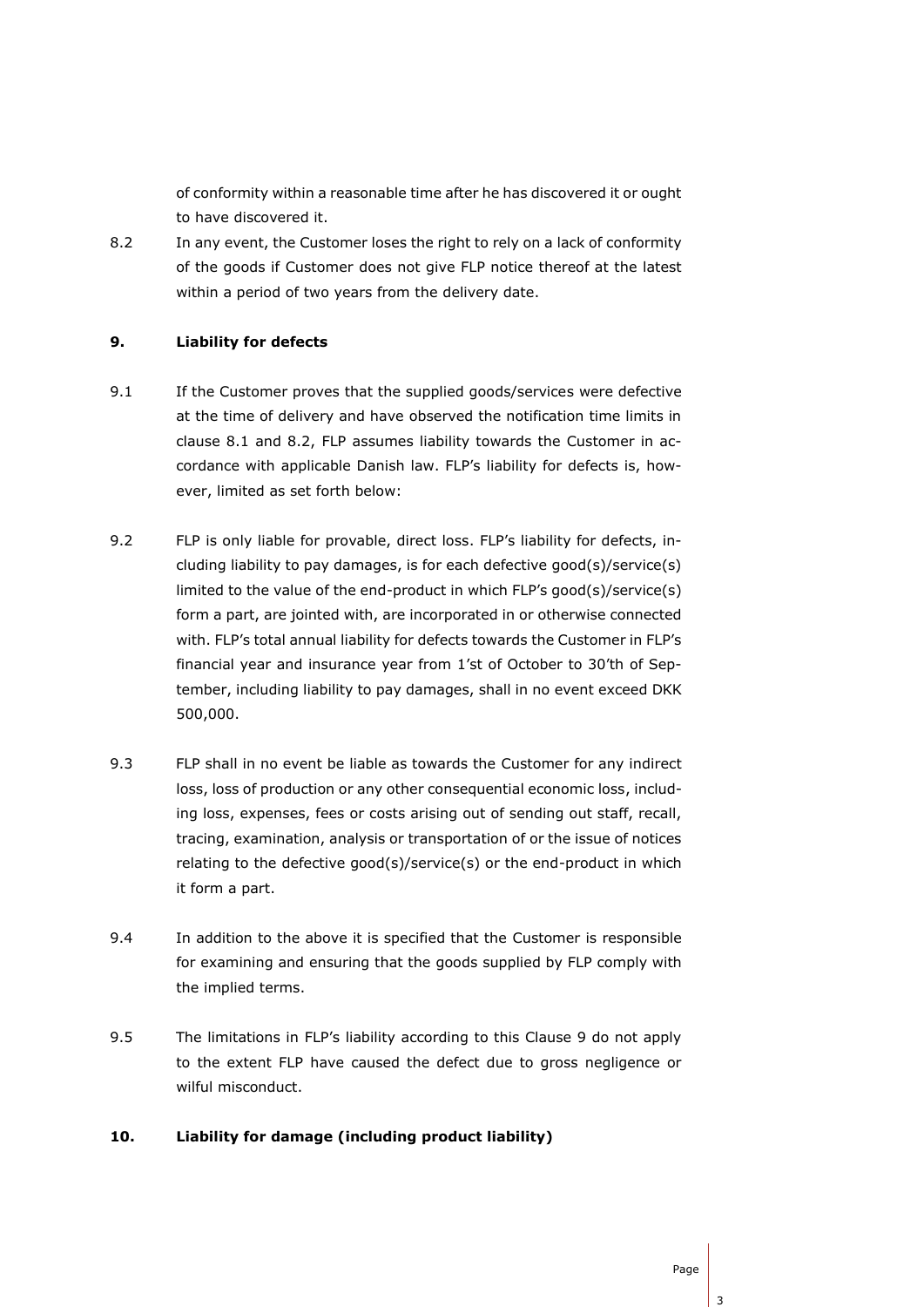- 10.1 FLP is liable to pay damages for loss incurred by the Customer due to personal injury and/or damage to other property/products/services than FLP's goods/services – including damage to property/products/services in which FLP's goods/services form a part – if said personal injury and/or damage is caused by FLP's goods/services and FLP is liable towards the Customer according applicable law, including applicable law on product liability and tort liability. However, FLP's liability is limited as set forth below:
- 10.2 FLP is only liable for provable, direct loss. FLP's liability for damage to the end-product in which FLP's good(s)/service(s) form a part, are jointed with, are incorporated in or otherwise connected with, is limited to the value of the damaged end-product. FLP's total annual liability towards the Customer for damage to other property/products/services than FLP's goods/services, including liability to pay damages, shall in no event exceed DKK 500,000 in FLP's financial year and insurance year from 1'st of October to 30'th of September. In case of claims made in consequence of more than one case of damage occasioned by the same liability entailing conduct and regarding more than one financial and insurance year ("series of damage") the claims cannot exceed DKK 500,000 in total.
- 10.3 FLP shall in no event be liable as towards the Customer for any indirect loss, loss of production or any other consequential economic loss, including loss, expenses, fees or costs arising out of sending out staff, recall, tracing, examination, analysis or transportation of or the issue of notices relating to the defective good(s)/service(s) or the damaged end-product in which it form a part.
- 10.4 The Customer must indemnify and hold harmless FLP for any claims for damages, for which claim FLP is liable to pay damages towards the Customer's own customers or any third parties, if such claim has been limited or excluded by FLP towards the Customer in accordance with this Clause 10.
- 10.5 If a claim for loss or damage as described in this section 10 is raised by a third party against either Party, such Party must forthwith notify the other Party thereof.
- 10.6 The above limitations in FLP's liability shall, however, not apply where FLP has been guilty of gross negligence, wilful misconduct or to the